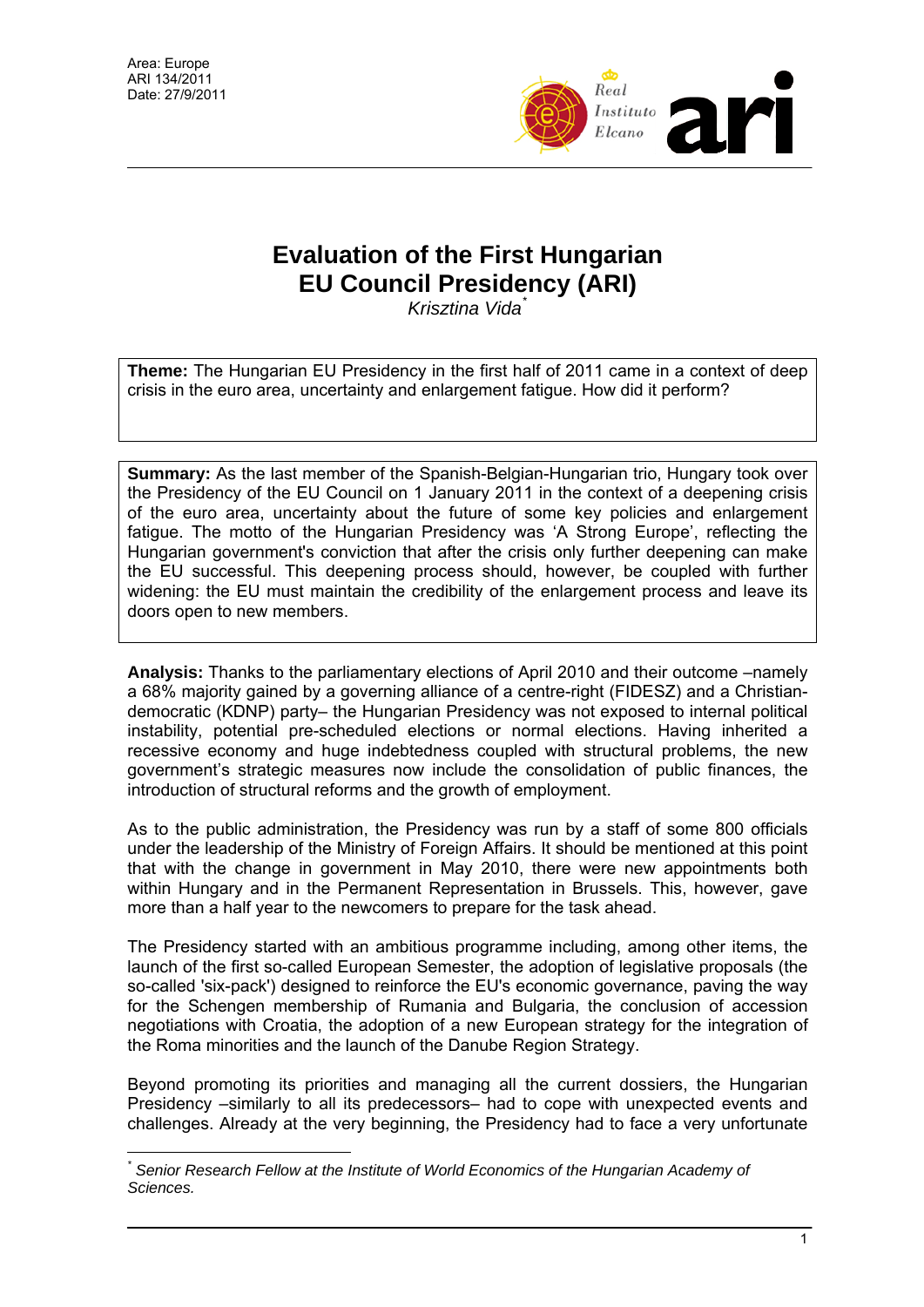

and unprecedented phenomenon, namely that internal political discord had also made itself felt at the European level. This was demonstrated by the harsh debates in the European Parliament about the new Hungarian media law and about the new constitution.

Furthermore, the Presidency had to react to three unexpected and unforeseeable external events. First, the revolutionary changes in North Africa (the 'African Spring') entailed EU action in different aspects, such as deciding on political statements, an arms embargo, humanitarian assistance and EUFOR intervention and tackling the refugee problem. Although most of the competences belong to the High Representative of Foreign Affairs and Security Policy, the Hungarian Foreign Minister has been closely assisting Catherine Ashton in this task, while the refugee and immigration issues required action from the Hungarian Presidency. The Hungarian embassy in Libya carried out an extremely important task of coordination evacuating EU and even non-EU citizens, and the Hungarian embassy is among the few still operating in Tripoli. The Hungarian Presidency also activated the European civil protection mechanism at an early stage to effectively coordinate civilian protection in this emergency. Later on, the Presidency worked on reinforcing the competences of FRONTEX to assist the Union in its border-protection efforts. According to the general Hungarian approach to immigration pressures, the EU must let political refugees in, while immigration for economic reasons should not be liberalised. The best solution would be to help the countries of origin in their domestic development so that their young workforce can have real opportunities and prospects at home. At the same time, Europe's demographic problems should be eased, in the first place by introducing generous family policies, coupled with more flexible employment schemes for women to promote improved fertility rates across the member states.

The second unexpected event was the natural disaster and humanitarian catastrophe in Japan, where the earthquake and the tsunami claimed thousands of lives, devastated huge areas and damaged the Fukushima nuclear power plant. Thus, the humanitarian catastrophe has been coupled with an environmental catastrophe involving different actions by the EU. First, aid provided to Japan by the EU had to be coordinated, and the Presidency assisted the Commission in this task. Secondly, the tragedy also pushed member states to revise their approach to nuclear energy. One of the most important steps of the Hungarian Presidency in this regard was the convening of the extraordinary Energy Council meeting in March to discuss the consequences of the Japanese situation (and also of the North African crisis) on the energy policy of the Union. On the Presidency's proposal the Council pledged to undertake stress tests of all the nuclear power plants in the EU's territory.

The third unexpected affair was the necessity of postponing the Eastern Partnership summit, initially scheduled for the end of May. This happened primarily due to conflicting dates (eg, OECD, G8 meetings), but also to the weaker focus on the East because of the events in the southern Mediterranean. Thus, the summit had to be postponed until the Polish Presidency. This, however, was not a real disappointment. To the contrary, due to the factors mentioned above, Hungary could thus avoid the risk of having a less successful conference with a lower level of attendance by EU member states and therefore a poorer outcome. Thus there was more time available to prepare the summit, which was originally to be co-chaired by Poland (the programme's founding father) and Hungary. And, on the subject of 'moving' summits, it should also be noted that in June Hungary hosted the Asia-Europe meeting (dedicated to non-traditional security challenges), which had initially been planned for Brussels.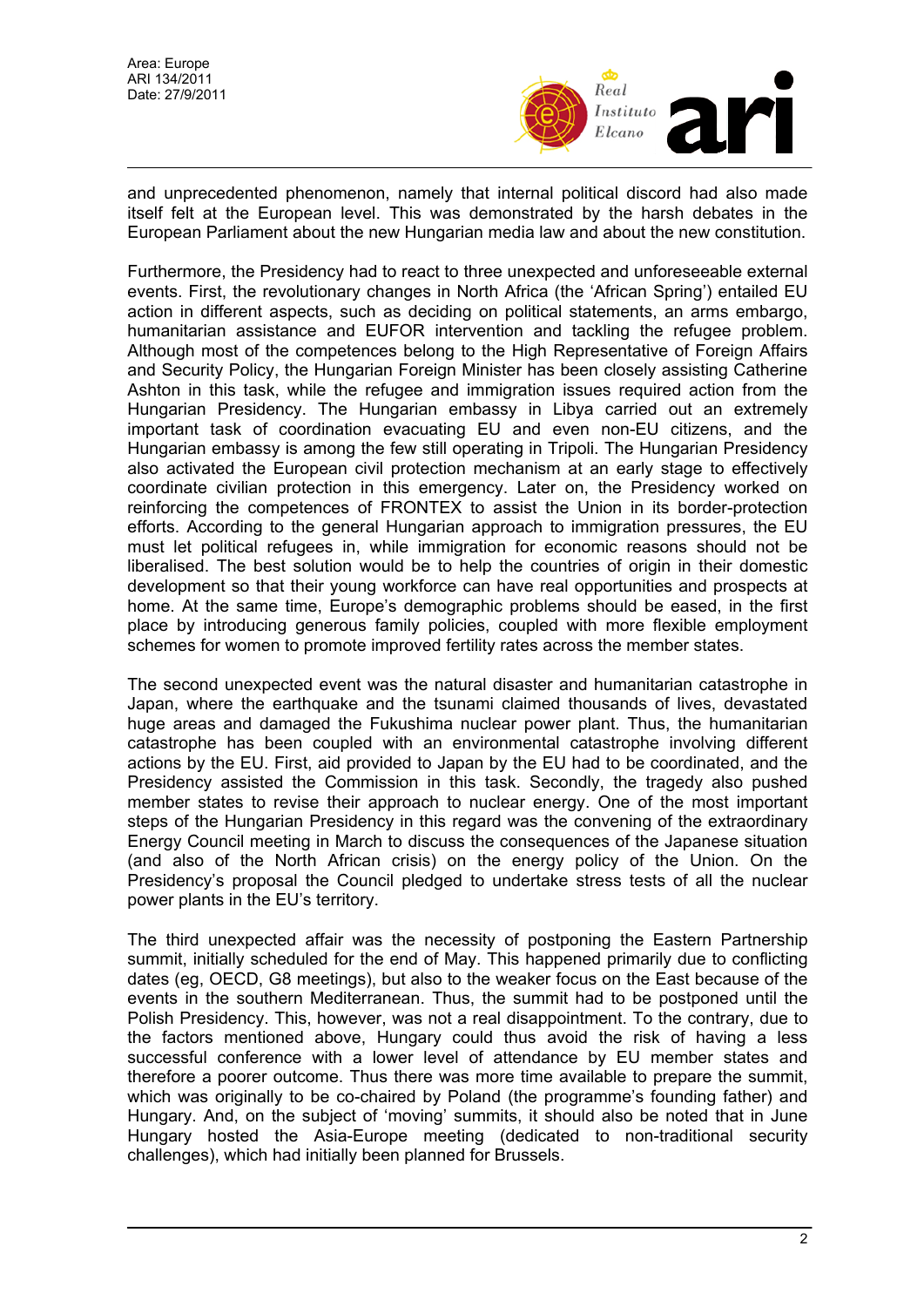

Gauging the Presidency's priorities against its actual achievements, it can be seen that the first Hungarian Presidency was successful, as the bulk of its priorities were completed, in many cases thanks to extraordinary diplomatic efforts and some marathon negotiations. Among the successes, first of all, the Presidency managed to eliminate nearly all the obstacles to the adoption (by the European Parliament and Council) of the 'six-pack'. Here the Presidency first succeeded in hammering out a compromise between the 27 member states before the March European Council. Secondly, it managed to settle almost all issues raised by the EP, despite the Parliament's 2,000-plus amendments.

Hungary was also successful in introducing a new issue to the EU agenda, namely the Roma strategy. In this issue, Hungary had to respect and integrate different member-state positions vis-à-vis minority policies in general. Upon an initial report by a Hungarian Roma MEP and the Commission's official proposal in April, several Council formations discussed and approved the would-be strategy which was then forwarded to the European Council. According to the June European Council conclusions there is now an EU Framework for National Roma Integration Strategies that aim to improve the situation of the Roma population in terms of education, employment, healthcare and housing by 2020. Member states are to prepare their own action plans in this regard and the Commission will carry out annual monitoring and report to the European Parliament and the Council about the implementation of those national programmes. Member-state actions are to be aligned with the Europe 2020 Strategy and financial assistance can come from the structural funds where appropriate. There is also a new forum for regularly discussing relevant issues, namely the European Roma Platform, embracing national experts, NGOs and European Commission officials. The new Roma framework strategy – based on subsidiarity and national solutions– can be crucial to help Europe's greatest ethnic minority in its social integration and development process.

On the eve of launching the negotiations on the budgetary framework for 2014-20, the Presidency worked hard to establish the common principles of both the cohesion policy and the common agricultural policy. As regards the former, Hungary managed to have all member states agree on the future principles of cohesion policy; moreover, these principles would be reinforced with a territorial development dimension. However, the Hungarian Presidency failed to reach a consensus regarding the principles of the future common agricultural policy, and thus the Presidency's conclusions were only adopted by a qualified majority, which is not binding. Nevertheless, the document can serve as a starting point in the upcoming (obviously very sensitive) debate on this policy's future.

The Presidency also contributed to some ground-breaking commitments from the European Council in the field of energy policy. The February European Council conclusions included the goal to have a real internal market for energy supply (gas and electricity) by 2014, to provide for interconnections of networks and to build new ones across the Union as well as to reach a greater coherence of individual external energy policies of member states allowing the EU to run a more consistent external action in the field of energy.

The Hungarian Presidency, furthermore, was able to achieve major progress in an important competitiveness issue, namely patents. Having a European patent system has dragged on for altogether three decades without any concrete results. Shortly before the Hungarian Presidency a dozen member states signalled their willingness to cooperate. In the end, Hungary managed to bring 25 member states on board to accept the new European patent system from 2014 onwards in the framework of enhanced cooperation,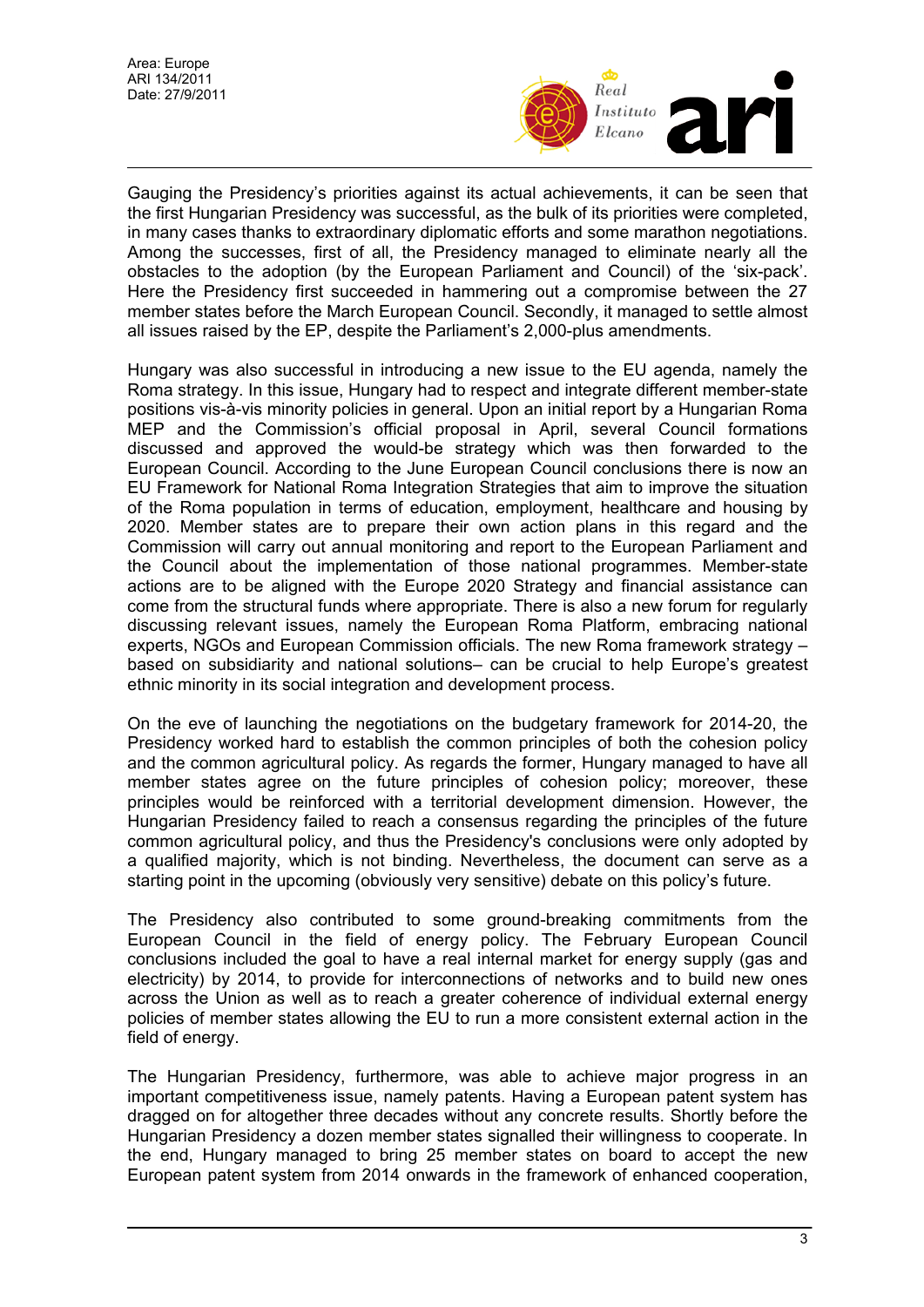

and the door is open for Italy and Spain as well (which are for the time being are reluctant to join because of the language regime).

The filling of the EU's Danube Region Strategy –a macro region strategy involving the cooperation of 14 countries along the river– with real content is also among the priorities that have been realised. Under the Hungarian Presidency national coordinators have been appointed and agreement was reached on several concrete projects to be launched soon, in the framework of 11 action areas. Although according to the official position of the EU the Danube strategy is characterised by three 'nays' –no extra money, no new institutions, no EU law– the Hungarian Presidency introduced three 'yeas' relating to jointly targeting available money on the projects to be launched, to harmonising ideas and proposals across the partners and also to introducing a new and integrated approach to spatial planning along Europe's second-longest and 'most international' river.

Promoting the Schengen membership of Rumania and Bulgaria has also been close to the heart of the Presidency. This issue has been highly challenging, however, as some of the old member states were unsatisfied with Sofia's level of preparedness. The Hungarian diplomats strove to bring the two positions closer. They urged Bulgaria to meet all the criteria while, at the same time, they tried to 'reassure' doubtful member states. For the sake of avoiding discrimination, the Presidency also underlined that no new preconditions should be introduced prior to Rumanian and Bulgarian accession. Thanks to those efforts, a political declaration from the EP and the EU-27 eventually emerged in June, to the effect that the two Balkan members are technically ready for Schengen membership and the exact timing of their accession is to be set in September.

At the end of this incomplete list of achievements, the successful conclusion of accession negotiations with Croatia must be highlighted. This was achieved despite an initially rather sceptical mood across the EU and the talks were concluded thanks to marathon negotiations and the perseverance and strong commitment of the Presidency. This also sends a very positive message to the whole of the Western Balkan region. The Hungarian Prime Minister actually visited all of these countries in June and, at the end of the Presidency's term, Viktor Orbán also published a memorandum on the region's integration process ('completing the reunification of Europe') which was sent to the countries concerned, to the EU member states and to the EU institutions.

But despite its pro-enlargement stance, the Presidency was not able to promote the accession process of Turkey, or indeed of the other Western Balkan countries, while with Iceland the negotiations went on as planned. The Hungarian Presidency emphasised that the candidate countries 'are members of the European family' therefore all delegations concerned were invited to informal Council meetings. Without participating in the deliberations proper, the representatives of the countries concerned had a chance to meet EU Ministers, to be informed about issues under discussion and to express their positions. This gesture was welcomed by all five countries (namely Croatia, Iceland, Macedonia, Montenegro and Turkey).

During its semester, Hungary had to preside over some 2,000 meetings at working group, COREPER and Council levels, and had to manage some 320-340 dossiers of which some 100 could be closed. Most of the Hungary-based events were held in the Grassalkovich castle at Gödöllő, not far from Budapest (renovated with special regard to hosting the official programmes). The total cost of the Presidency amounted to around €80 million,